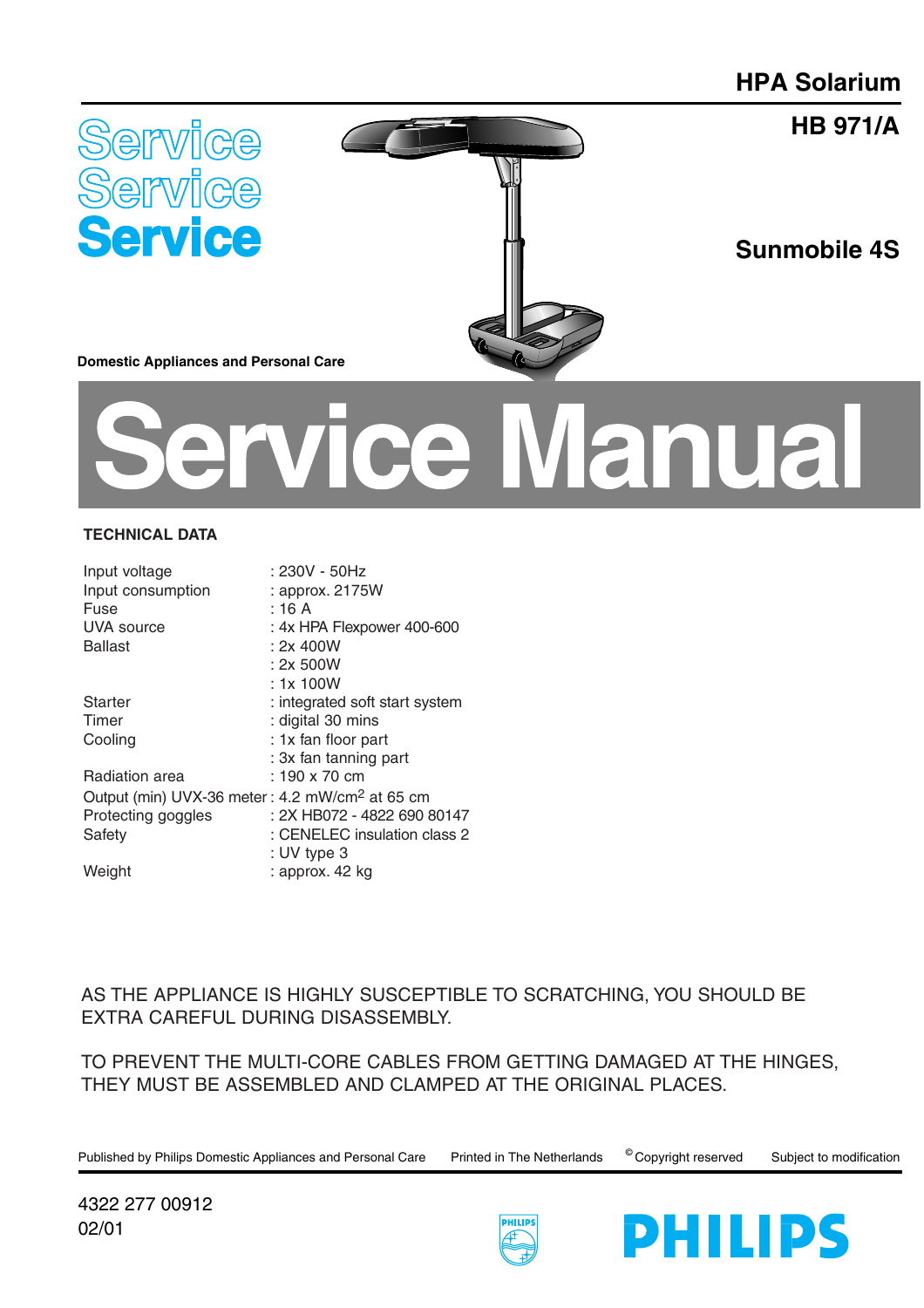

#### **TECHNICAL INFORMATION**

Tanning appliance HB971 is equipped with a universal power PCB.

This means that the specific characteristics of the appliance have to be programmed in a microcontroller to determine the way in which various components are activated.

When the mains plug is inserted into the wall socket. the display of the remote control will show all functions available to the user.

Including the various combinations, these functions are:

- $\Pi$  time setting
- $x \in \mathcal{X}$  full body tanning
- $\frac{1}{2}$  $\xi \xi$  full body + facial tanning
- $\frac{1}{2}$   $\xi \xi$  half body + facial tanning
- $\frac{1}{2}$   $\xi \in \frac{1}{2}$  half body tanning

The UV lamps may produce a humming sound just after start-up. This humming sound will stop as soon as the lamps burn properly, which is after about 20 seconds. At this point the light intensity clearly increases.

During the last minute of the session the beeper produces an intermittent signal to alert the user to the fact that a new session can be set.

After pressing the **II** key, the display showing  $\frac{1}{2}$  and, **DD** the UV working hours will be shown. After 750 operating hours, an L will automatically appear on the display to indicate that the HPA lamps need to be replaced or the tanning time must be slightly increased.

The clock speed of the  $\mu$ -controller is derived from the 50 Hz mains frequency.

This frequency is also used to control the 8 triacs that determine the switch-in point (soft start) of the cos  $\varphi$ capacitors and the HPA lamps.

The fans are switched via the safety relay. This relay is part of the (one fault condition) timer circuit.

If the control of the triacs is disturbed due to a fault in the µ-controller, the UV lamps may not be switched off.

As the µ-controller also generates a pulsating direct voltage to power the relay, the relay will be de-energised in case of a fault, thereby interrupting the lamp circuit.

Conversely, the appliance will not start if the switch contacts of the relay are closed at that moment (sticking contacts).

The remote control is galvanically isolated from the mains, with power supply and control taking place via a 4-core cable.

The remote control only functions as input/output terminal.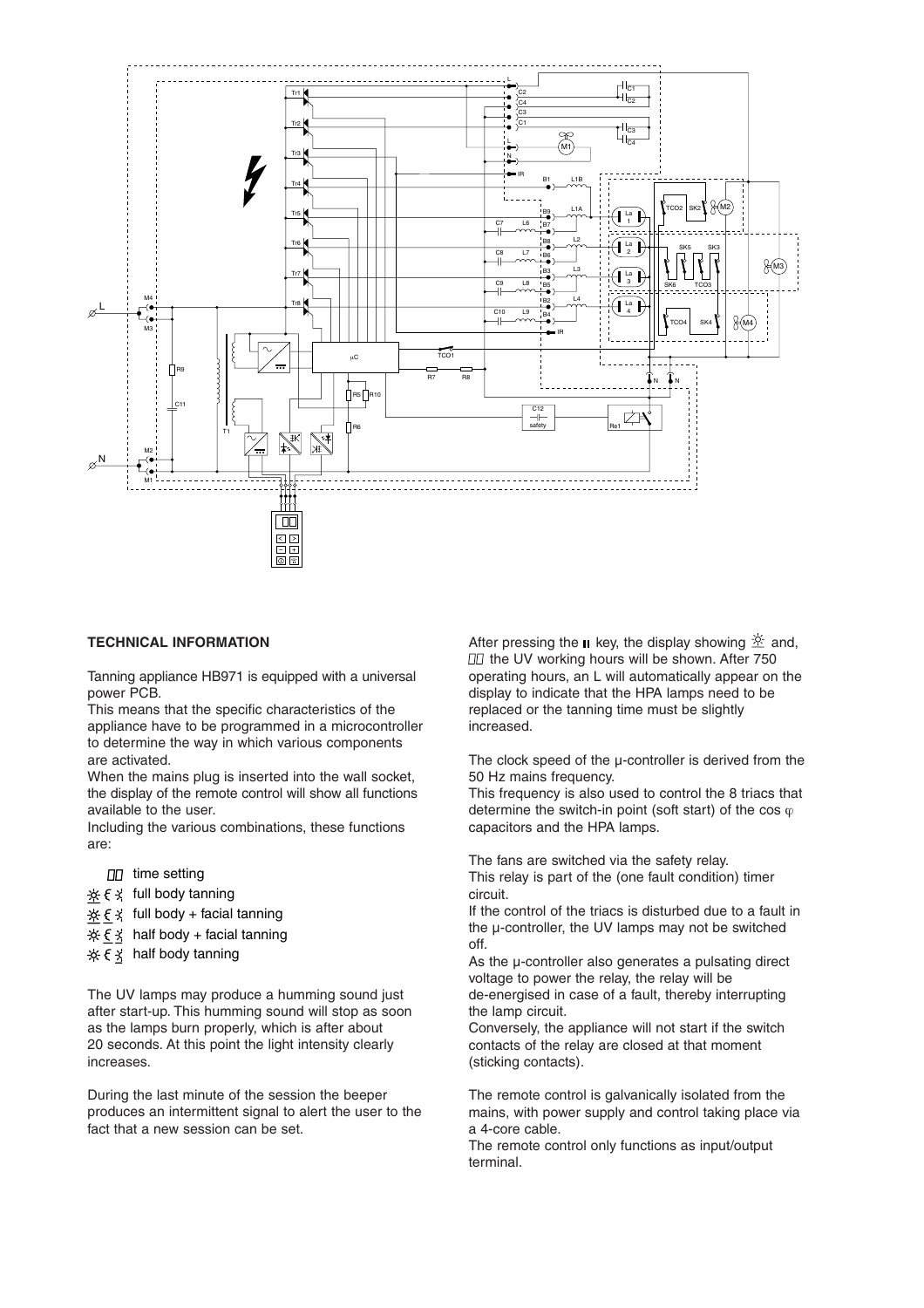# **DISASSEMBLY**

- **1. FLOOR PART** (item 37)
- Remove the cord holders (item 28) and detach the cord clamps at the back.
- Remove the covers (item 29 and 39). The cover on the flex side can only be removed last.
- **2. REMOTE CONTROL** (item 41)
- Remove the cord holder and pull the connector loose.
- **3. WHEEL** (item 49)
- Remove the covers (item 29,39).
- Remove the locking plate and the nearest frame screw.
- Push the shaft out of its clamping.
- **4. GAS SPRING** (item 14)
- Remove the covers (item 29,39).
- Put the appliance in its highest operating position (to ensure that no pressure is excerted on the gas spring) and tighten the ornamental screw (item 26).
- Loosen the 8-core cable so that the cable can easely slide through the cable duct.
- Remove a retaining ring from the hinge shaft at A.
- Tilt the appliance carefully so that the radiation part rests on the floor.
- Support the floor part to remove the pressure from the hinge shaft.
- Remove the hinge shaft and lower the floor part onto the floor.
- Remove the 2 bearing bushes.
- Loosen the ornamental screw (item 26), slide the top part of the stand approx. 20 cm inwards and tighten the screw again.
- Remove the 2 screws from the upper part of the stand at B and pull this part loose from the hinge.
- After the shafts have been removed, the gas spring can be slid out of the stand.
- **5. HIGHT ADJUSTMENT** (item 27)
- Loosen the lower attachment of the gas spring in the manner described under 4.
- Remove the cord with its clamping by pressing the snap clamping on the inside.
- Remove the outer tube.
- Remove the 2 guide blocks and slide the clamping block from the inner tube.
- **6. HINGE WITH GAS SPRING** (item 12)
- Remove the stand part in the manner described under 4 and 5.
- Remove the upper ornamental strips from the hinge part.
- Remove the cover (item 17) from the radiation part.
- Remove the cover from the connector compartment.
- Detach the 8-core cable.
- Remove the retaining ring from the locking shaft at C and push the shaft out of the stand.
- Remove the hinge part.
- **7. HPA LAMP** (item 23)
- Remove the glass filter from the lamp unit in question.
- The lamp unit will continue to cling to the upper part.
- Remove the reflector clamps.
- Remove the reflector and take the lamp from the holder.

NB: When checking or replacing HPA lamps, pay attention to the following:

- a. HPA lamps only start burning when they have cooled down sufficiently.
- b. Never touch a lamp with your fingers. Clean the lamp with a cloth moistened with alcohol, if necessary.
- c. After assembly the glass filter should be free from finger prints and dust. Clean the glass filter with a cloth moistened with alcohol, if necessary.
- **8. COVER OUTER SECTION** (item 19)
- Remove the cover (item 17) and the cover of the connector compartment.
- Detach the wires of the outer section.
- Support this section and remove the 3 fixing screws at D.
- **9. COVER INNER SECTION** (item 1)
- Disassembly of the cover is not advisable, since the non-visible parts of the pivot can only be fitted with special tools. For this reason, the cover is supplied as a whole with grip plate and wiring.
- Remove the centre glass filter and assemble it onto the new cover.
- Remove the outer sections (see under 8) and attach them to the inner section.
- Detach the wiring that runs through the tube of the stand.
- Remove the upper ornamental strips.
- Remove the retaining ring from the locking shaft at C and push the shaft out of the stand.
- Pull the inner section out of the stand.
- **10. POWER PCB** (item 30)
- Pull the mains plug out of the wall socket.
- Remove the cover (item 29, see under .1)
- Replace the power PCB and connect all connectors.
- Place the cover on the base. The display of the remote control will now show error code E06 or E05.
- This indicates that the power PCB still needs to be programmed (code A08) for use in the HB971 according to the input in the table.

The following fault codes have been defined:

# **E01 - Safety circuit interrupted**

This code will appear on the display for 5 seconds, while the beeper produces a loud beep.

Check whether the lamp units are in the correct position, whether all fans work or whether any UV filter is missing, broken or damaged.

- **E02 Safety relay does not work according to specification**
	- Replace the power module (item 30).
- **E03 / Fault in microprocessor**
- **E04 -** Replace the power module (item 30).
- **E05 / Application code not programmed**
- **E06 -** This only occurs in case of a new power module supplied by Service. Program the application code, beginning at line 1, step 3.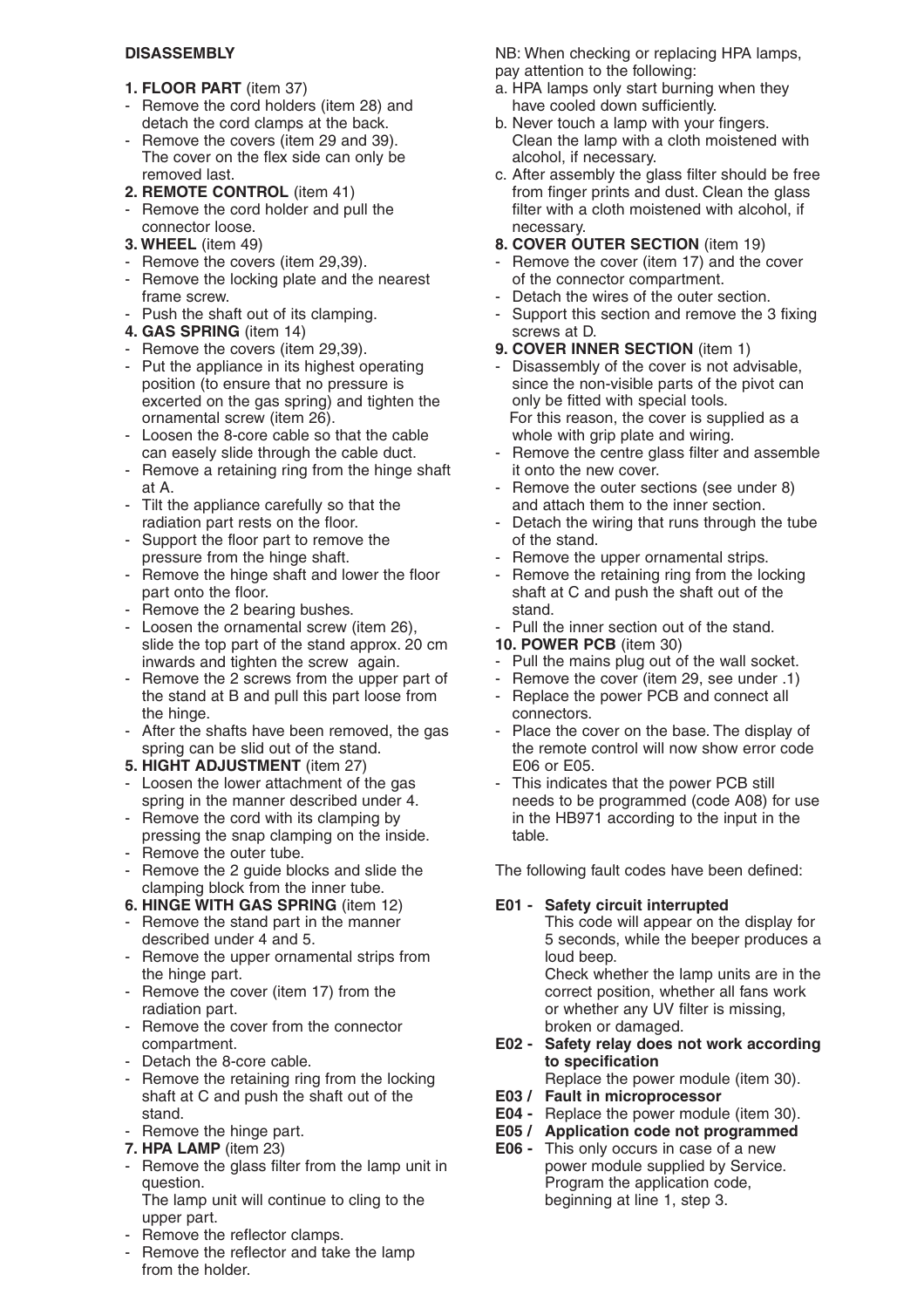| $\mathbf 0$                        | 1                                                                                      | $\overline{2}$                                                                                       | 3                          | 4                 | 5                                                                                      | 6                 | 7                                                                                         | 8                                                                                 | 9                                                                                   | 10              | 11              |  |
|------------------------------------|----------------------------------------------------------------------------------------|------------------------------------------------------------------------------------------------------|----------------------------|-------------------|----------------------------------------------------------------------------------------|-------------------|-------------------------------------------------------------------------------------------|-----------------------------------------------------------------------------------|-------------------------------------------------------------------------------------|-----------------|-----------------|--|
| $\mathbf{1}$                       | Open Service Mode                                                                      | E <sub>5</sub><br>E <sub>6</sub>                                                                     | Œ<br>Press                 | $\equiv$<br>$+1x$ | 七<br>$+1x$                                                                             | $\equiv$<br>$+1x$ | $\textcircled{\small{\textsf{I}}}$<br>$+1x$                                               | $\equiv$<br>$+1x$                                                                 | $\bf \overline{E}$<br>$+1x$                                                         | C <sub>00</sub> |                 |  |
| $\overline{2}$                     | <b>Set Application Code</b>                                                            | $\bf \pm$<br>2x                                                                                      | C <sub>02</sub>            | T)<br>1x          | A00                                                                                    | $\bigoplus$<br>8x | A08                                                                                       | $\left(\mathsf{I}\right)$<br>1x                                                   | C <sub>02</sub>                                                                     | $\equiv$<br>2x  | C <sub>00</sub> |  |
| 3                                  | <b>Close Service Mode</b>                                                              | Œ<br>1x                                                                                              | 00<br>立とえ                  |                   |                                                                                        |                   |                                                                                           |                                                                                   |                                                                                     |                 |                 |  |
| 1<br>$\overline{2}$<br>3<br>4<br>5 | 4222 062 94880<br>4822 442 01238<br>4822 321 11397<br>4822 271 30619<br>4822 214 12662 | housing with grip<br>end cover<br>flex $L/R$ 5c<br>micro switch<br>14-tabs pcb                       |                            |                   | 26<br>27<br>28<br>29<br>30                                                             |                   | 4222 062 94750<br>4822 401 11732<br>4822 256 10435<br>4822 442 01236<br>4222 062 94720    |                                                                                   | adj. knob<br>clamping unit<br>flexholder L/R<br>cover R.C.-side<br>power module     |                 |                 |  |
| 6<br>7<br>8<br>9                   | 4222 062 94800<br>4222 062 94990<br>4822 252 11236<br>4822 380 10228<br>4822 450 10449 | lamphousing L(facial)<br>lamphousing R<br>automatic cutout 120C<br>reflector M<br>distance indicator | 31<br>32<br>33<br>34<br>35 | $= 5$             | 4222 062 94860<br>4222 062 94870<br>4222 062 94850<br>4222 062 94730                   |                   | 4-s connector mains<br>4-s connector capacitors<br>9-s connector ballasts<br>fan complete |                                                                                   |                                                                                     |                 |                 |  |
| 10<br>11<br>12<br>13<br>14         | 4222 062 94790<br>4822 530 70444<br>4222 062 94760<br>4822 321 11396<br>4822 529 10401 | lamphousing M<br>spring washer<br>hinge complete<br>flex in stand 8c<br>gasspring                    | 36<br>37<br>38<br>39<br>40 |                   | 4222 062 95010<br>4822 441 12109<br>4822 462 11021<br>4822 442 01235<br>4822 321 11395 |                   | pcb frame<br>housing floorpart<br>orn. prop $(4x)$<br>cover flex-side<br>mains flex       |                                                                                   |                                                                                     |                 |                 |  |
| 15<br>16<br>17<br>18<br>19         | 4822 530 70126<br>4822 401 11733<br>4822 498 10689<br>4822 265 11215<br>4222 062 94830 | retaining ring<br>flex clamping<br>grip cover<br>tab connector<br>cover L(facial)                    |                            |                   | 41<br>42<br>43<br>44<br>45                                                             |                   | 4222 062 94710<br>4822 146 10935<br>4222 062 94330<br>4222 062 94740<br>4822 528 70519    |                                                                                   | remote control<br>ballast 500W/230V<br>ballast 400W/230V<br>bar grip<br>wheel small |                 |                 |  |
| 20<br>21                           | 4222 062 95000<br>4822 361 11042<br>4222 062 94840<br>4222 062 94810<br>4822 325 20102 | cover R<br>fan complete M<br>fan complete L<br>fan complete R<br>lampholder                          |                            |                   | 46<br>47<br>48<br>49                                                                   |                   | 4222 062 94890<br>4222 062 94600<br>4822 265 20234<br>4822 528 11215                      | ballast 100W/230V<br>capacitor 50µF/250V<br>connecting block mains<br>wheel large |                                                                                     |                 |                 |  |
| 22<br>23<br>24<br>25               | 4222 062 94820<br>4822 380 10229<br>4822 134 30032<br>4222 062 94770<br>4222 062 94780 | reflector L(facial)<br>reflector R<br>HPA lamp<br>orn. strips (2x3)<br>orn. caps $(4x)$              |                            |                   |                                                                                        |                   |                                                                                           |                                                                                   |                                                                                     |                 |                 |  |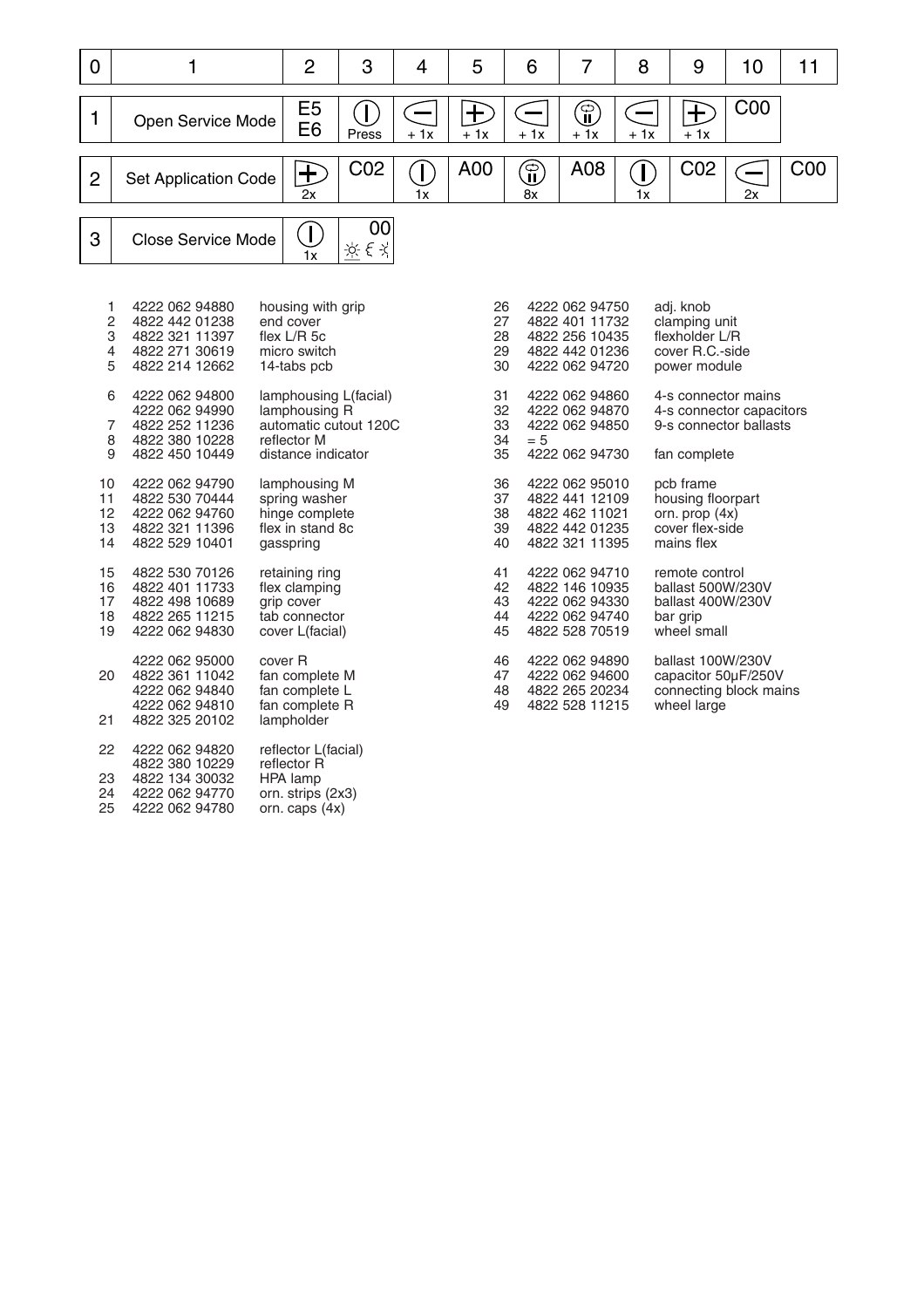**HB 971/A**

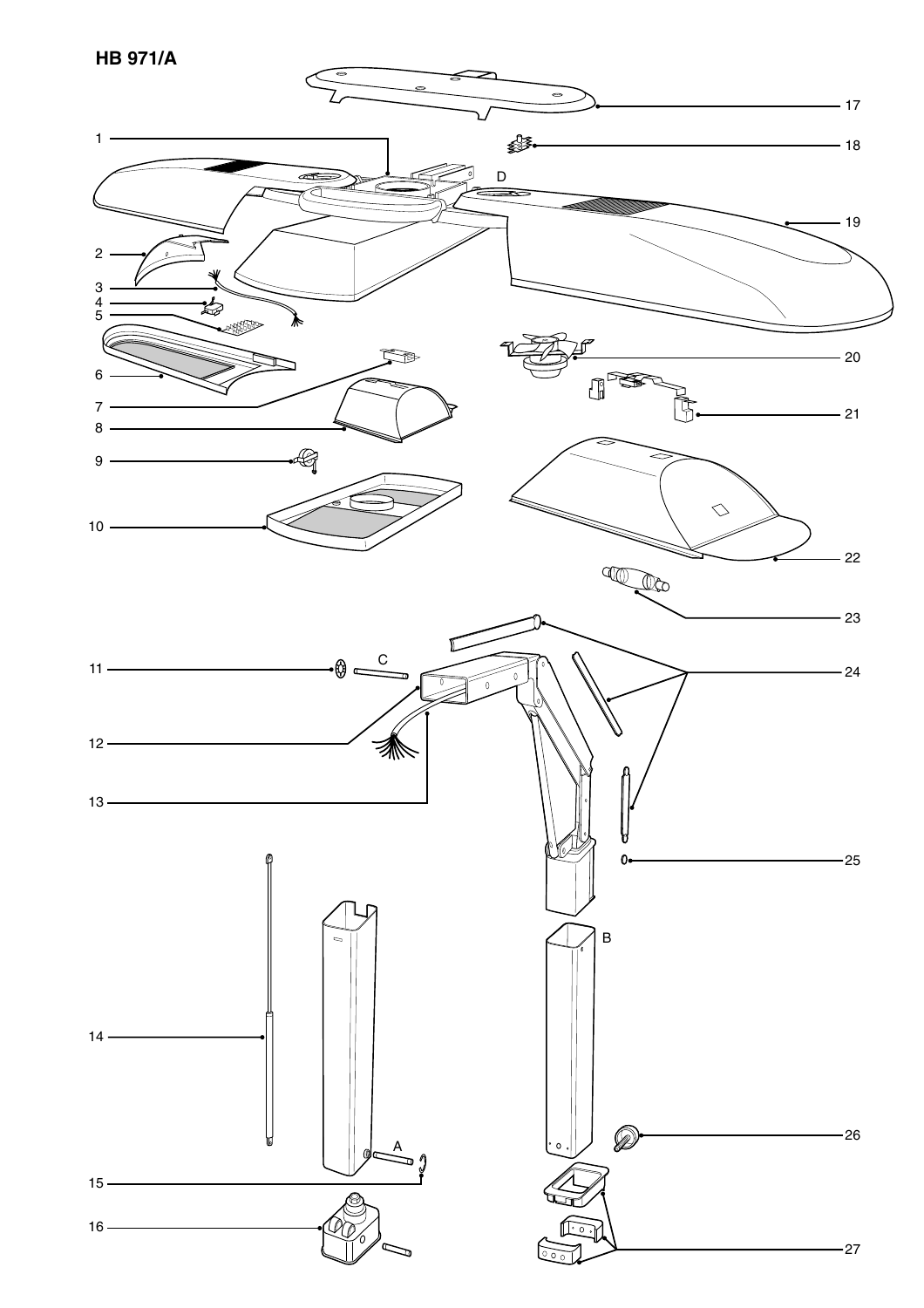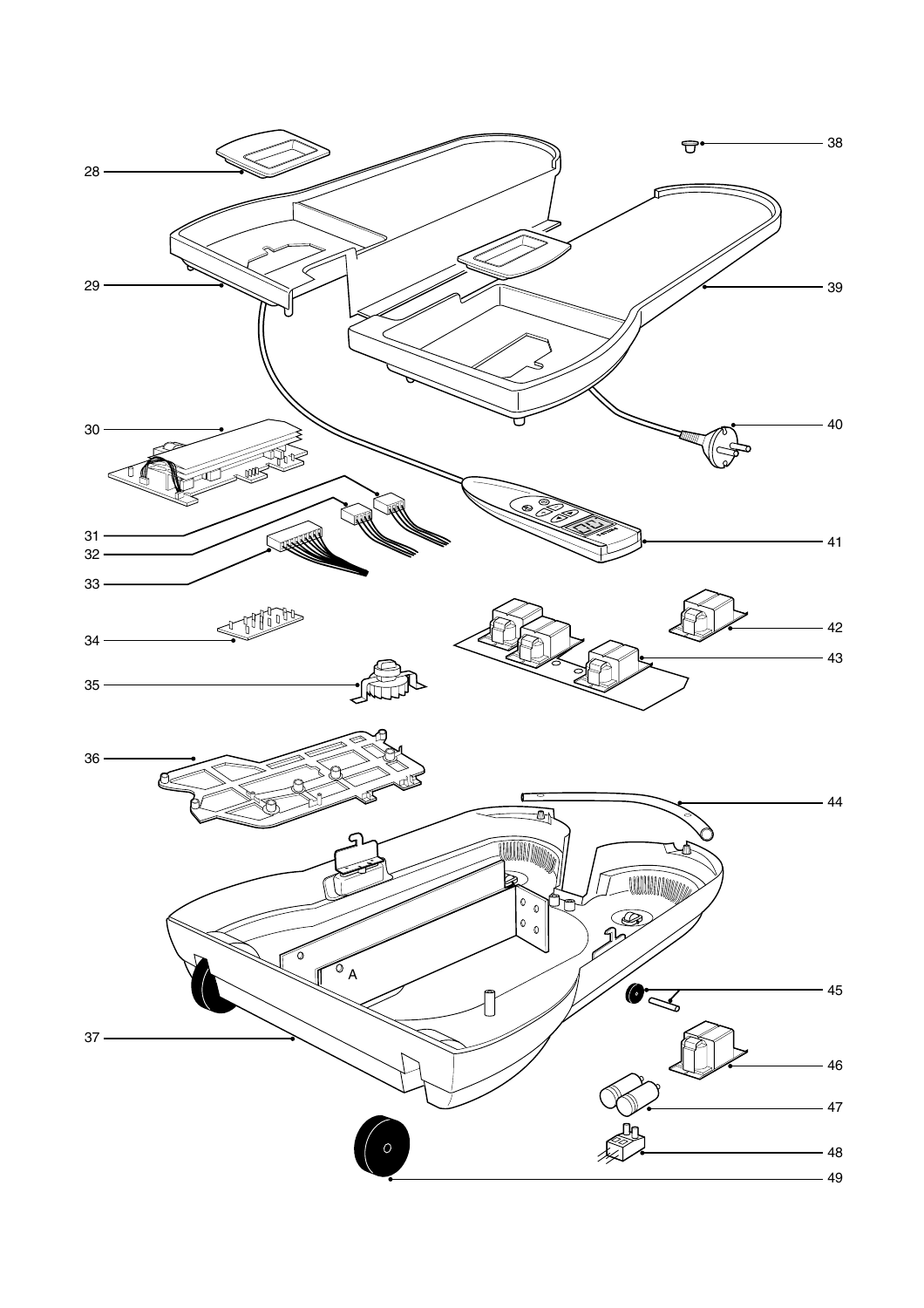